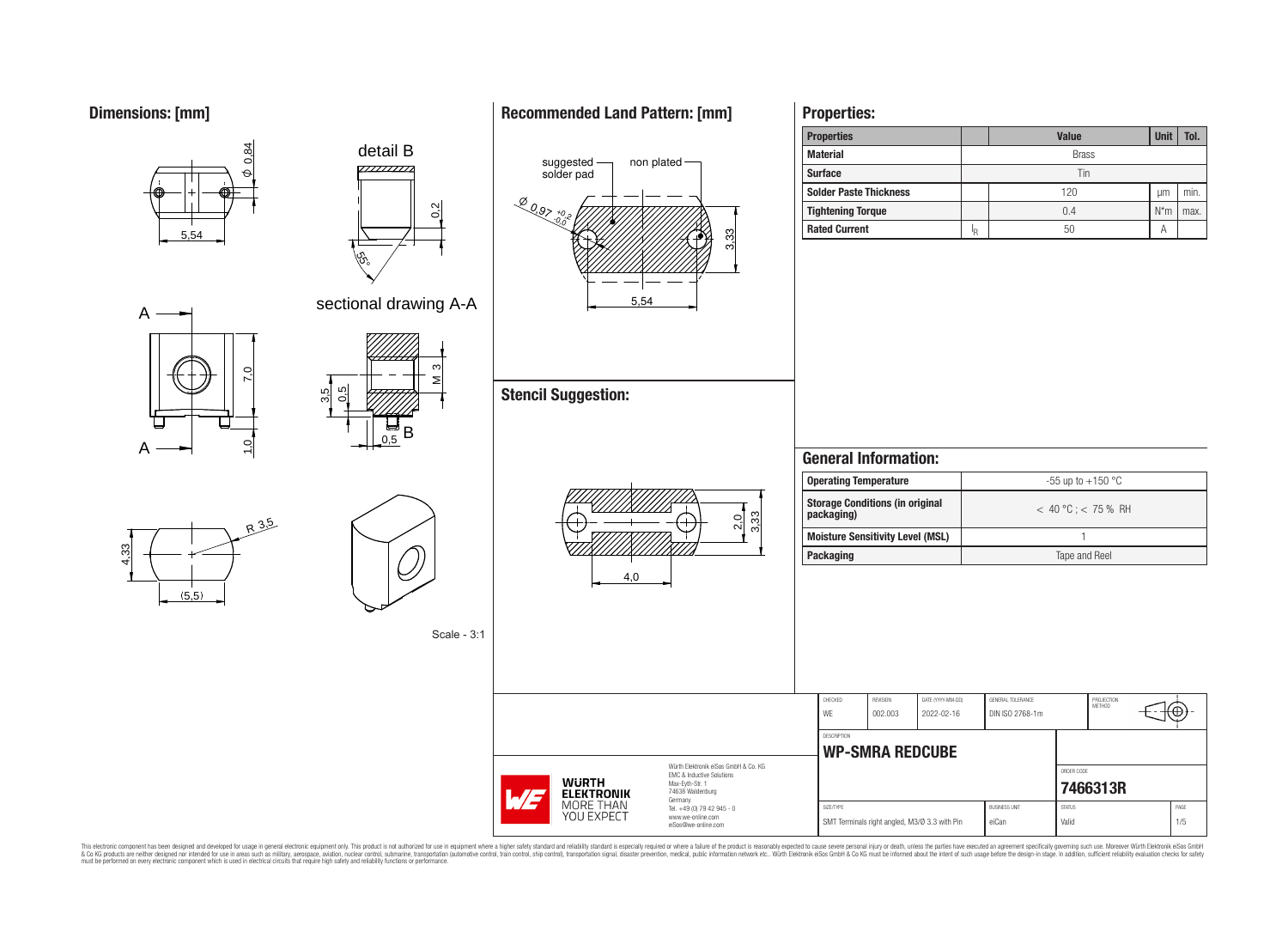

This electronic component has been designed and developed for usage in general electronic equipment only. This product is not authorized for use in equipment where a higher safely standard and reliability standard si espec & Ook product a label and the membed of the seasuch as marked and as which such a membed and the such assume that income in the seasuch and the simulation and the such assume that include to the such a membed and the such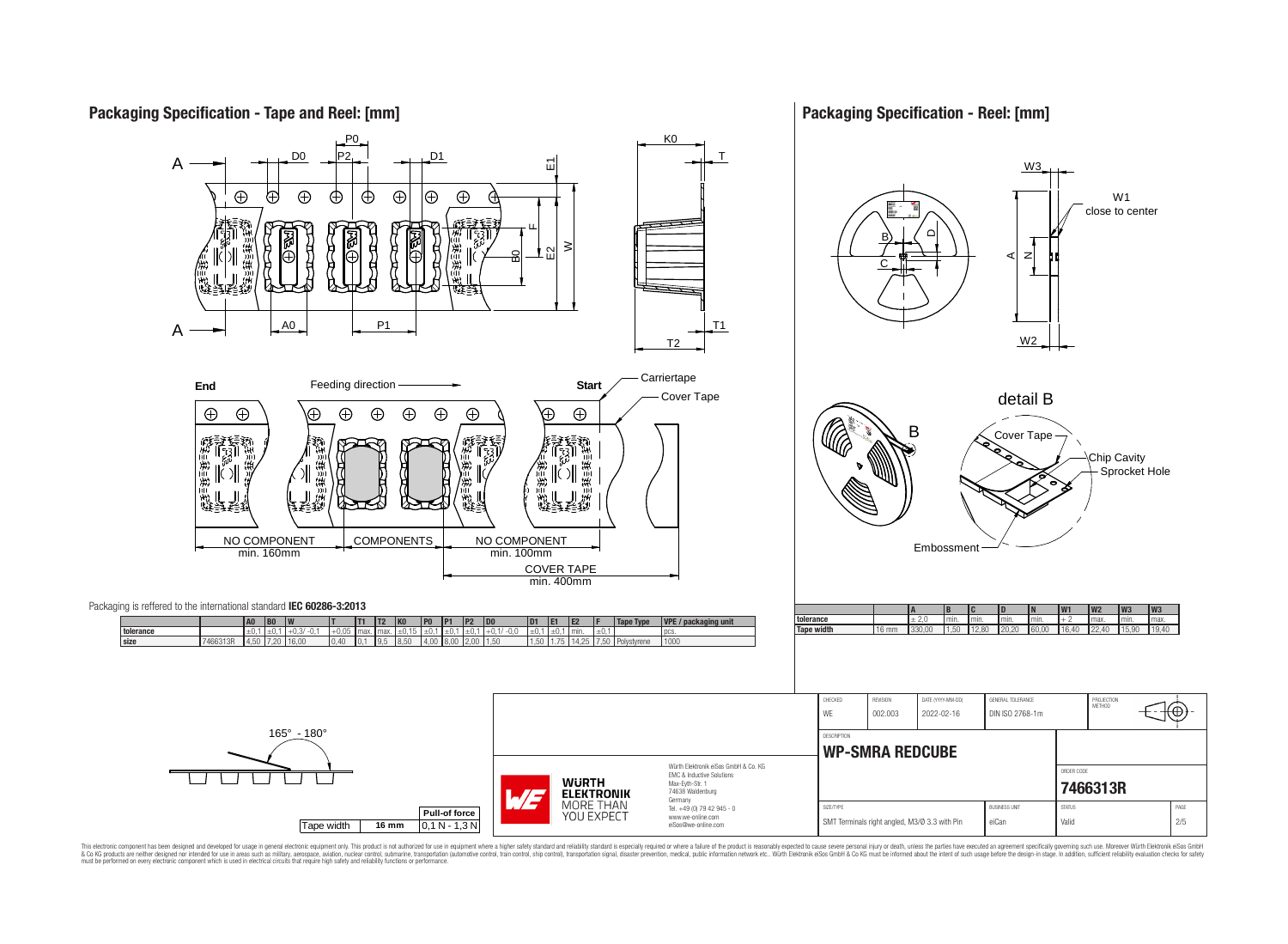# **Classification Reflow Profile for SMT components:**



# **Classification Reflow Soldering Profile:**

| <b>Profile Feature</b>                              |                           | <b>Value</b>                     |
|-----------------------------------------------------|---------------------------|----------------------------------|
| <b>Preheat Temperature Min</b>                      |                           | 150 °C                           |
| <b>Preheat Temperature Max</b>                      | <sup>I</sup> s max        | 200 °C                           |
| Preheat Time $t_s$ from $T_{s,min}$ to $T_{s,max}$  | $t_{\rm s}$               | $60 - 120$ seconds               |
| Ramp-up Rate $(T_1$ to $T_p$ )                      |                           | 3 °C/ second max.                |
| <b>Liquidous Temperature</b>                        | ъ.                        | 217 °C                           |
| Time t <sub>i</sub> maintained above T <sub>1</sub> | t,                        | $60 - 150$ seconds               |
| Peak package body temperature                       | $\mathsf{I}_{\mathsf{D}}$ | $T_p \leq T_c$ , see Table below |
| Time within 5°C of actual peak<br>temperature       | t <sub>p</sub>            | $20 - 30$ seconds                |
| Ramp-down Rate $(T_p$ to $T_1$ )                    |                           | $6^{\circ}$ C/ second max.       |
| Time 25°C to peak temperature                       |                           | 8 minutes max.                   |

refer to IPC/ JEDEC J-STD-020E

# **Package Classification Reflow Temperature (T<sup>c</sup> ):**

| <b>Properties</b>                                                    | Volume mm <sup>3</sup><br>$350$ | Volume mm <sup>3</sup><br>350-2000 | Volume mm <sup>3</sup><br>>2000 |  |  |
|----------------------------------------------------------------------|---------------------------------|------------------------------------|---------------------------------|--|--|
| <b>PB-Free Assembly   Package Thickness  </b><br>$< 1.6$ mm          | 260 °C                          | 260 °C                             | 260 °C                          |  |  |
| <b>PB-Free Assembly   Package Thickness  </b><br>$1.6$ mm $- 2.5$ mm | 260 °C                          | 250 °C                             | 245 °C                          |  |  |
| <b>PB-Free Assembly   Package Thickness  </b><br>$>2.5$ mm           | 250 °C                          | 245 °C                             | 245 °C                          |  |  |

refer to IPC/ JEDEC J-STD-020E

|                     |                                                                                                                                          |                                                                        | CHECKED<br>WE                                              | <b>REVISION</b><br>002.003 | DATE (YYYY-MM-DD)<br>2022-02-16 | GENERAL TOLERANCE<br>DIN ISO 2768-1m |                        | PROJECTION<br>METHOD | ι€ |             |
|---------------------|------------------------------------------------------------------------------------------------------------------------------------------|------------------------------------------------------------------------|------------------------------------------------------------|----------------------------|---------------------------------|--------------------------------------|------------------------|----------------------|----|-------------|
|                     |                                                                                                                                          |                                                                        | DESCRIPTION<br><b>WP-SMRA REDCUBE</b>                      |                            |                                 |                                      |                        |                      |    |             |
| <b>WURTH</b><br>ATF | Würth Elektronik eiSos GmbH & Co. KG<br>EMC & Inductive Solutions<br>Max-Evth-Str. 1<br>74638 Waldenburg<br><b>ELEKTRONIK</b><br>Germany |                                                                        |                                                            |                            |                                 |                                      | ORDER CODE             | 7466313R             |    |             |
|                     | MORE THAN<br>YOU EXPECT                                                                                                                  | Tel. +49 (0) 79 42 945 - 0<br>www.we-online.com<br>eiSos@we-online.com | SIZE/TYPE<br>SMT Terminals right angled, M3/Ø 3.3 with Pin |                            |                                 | <b>BUSINESS UNIT</b><br>eiCan        | <b>STATUS</b><br>Valid |                      |    | PAGE<br>3/5 |

This electronic component has been designed and developed for usage in general electronic equipment only. This product is not authorized for subserved requipment where a higher selection equipment where a higher selection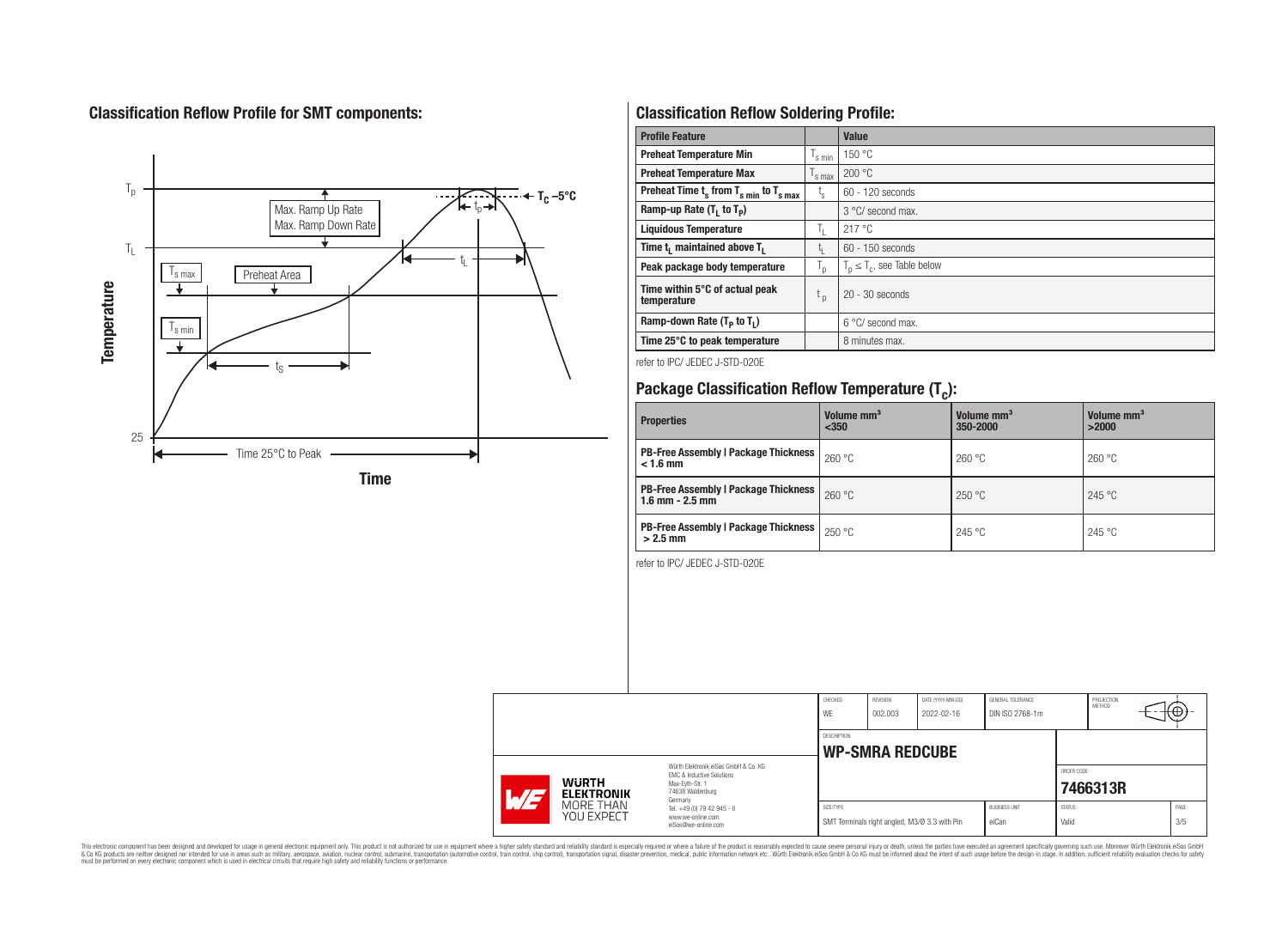# **Cautions and Warnings:**

# **The following conditions apply to all goods within the product series of WP-SMRA of Würth Elektronik eiSos GmbH & Co. KG:**

#### **General:**

- This mechanical component was designed and manufactured for use in general electronic equipment.
- Würth Elektronik must be asked for written approval (following the PPAP procedure) before incorporating the components into any equipment in fields such as military, aerospace, aviation, nuclear control, submarine, transportation (automotive control, train control, ship control), transportation signal, disaster prevention, medical, public information network, etc. where higher safety and reliability are especially required and/or if there is the possibility of direct damage or human injury.
- Mechanical components that will be used in safety-critical or high-reliability applications, should be pre-evaluated by the customer.
- The component is designed and manufactured to be used within the datasheet specified values. If the usage and operation conditions specified in the datasheet are not met, the component surface may be damaged or dissolved.
- Do not drop or impact the components, the component may be damaged.
- Würth Elektronik products are qualified according to international standards. Würth Elektronik does not warrant any customer qualified product characteristics beyond Würth Elektronik's specifications, for its validity and sustainability over time.
- The responsibility for the applicability of the customer specific products and use in a particular customer design is always within the authority of the customer. All technical specifications for standard products do also apply to customer specific products.

### **Product Specific:**

#### **Soldering:**

- The solder profile must comply with the Würth Elektronik technical soldering specification. All other profiles will void the warranty.
- All other soldering methods are at the customers' own risk.

### **Cleaning and Washing:**

- Washing agents used during the production to clean the customer application might damage or change the characteristics of the component. Washing agents may have a negative effect on the long-term functionality of the product.
- Using a brush during the cleaning process may damage the component. Therefore, we do not recommend using a brush during the PCB cleaning process.

# **Potting:**

• If the product is potted in the customer application, the potting material might shrink or expand during and after hardening. Shrinking could lead to an incomplete seal, allowing contaminants into the components. Expansion could damage the components. We recommend a manual inspection after potting or coating to avoid these effects.

#### **Storage Conditions:**

- A storage of Würth Elektronik products for longer than 12 months is not recommended. Therefore, all products shall be used within the period of 12 months based on the day of shipment.
- Do not expose the components to direct sunlight.
- The storage conditions in the original packaging are defined according to DIN EN 61760-2.
- The storage conditions stated in the original packaging apply to the storage time and not to the transportation time of the components.

#### **Packaging:**

• The packaging specifications apply only to purchase orders comprising whole packaging units. If the ordered quantity exceeds or is lower than the specified packaging unit, packaging in accordance with the packaging specifications cannot be ensured.

#### **Handling:**

- The maximum permissible torques must be observed to prevent mechanical destruction of the component and PCB.
- Violation of the technical product specifications such as exceeding the nominal rated current will result in loss of warranty.
- The temperature rise of the component must be taken into consideration. The operating temperature is comprised of ambient temperature and temperature rise of the component.The operating temperature of the component shall not exceed the maximum temperature specified.

These cautions and warnings comply with the state of the scientific and technical knowledge and are believed to be accurate and reliable. However, no responsibility is assumed for inaccuracies or incompleteness.

|                                                                                                                                                          |                         |                                                 | CHECKED<br>WE | REVISION<br>002.003    | DATE (YYYY-MM-DD)<br>2022-02-16               | GENERAL TOLERANCE<br>DIN ISO 2768-1m |                        | PROJECTION<br>METHOD | ι€Θ         |
|----------------------------------------------------------------------------------------------------------------------------------------------------------|-------------------------|-------------------------------------------------|---------------|------------------------|-----------------------------------------------|--------------------------------------|------------------------|----------------------|-------------|
|                                                                                                                                                          |                         |                                                 | DESCRIPTION   | <b>WP-SMRA REDCUBE</b> |                                               |                                      |                        |                      |             |
| Würth Flektronik eiSos GmbH & Co. KG<br>FMC & Inductive Solutions<br><b>WURTH</b><br>Max-Eyth-Str. 1<br>74638 Waldenburg<br><b>ELEKTRONIK</b><br>Germany |                         |                                                 |               |                        |                                               | ORDER CODE                           | 7466313R               |                      |             |
|                                                                                                                                                          | MORE THAN<br>YOU EXPECT | Tel. +49 (0) 79 42 945 - 0<br>www.we-online.com | SIZE/TYPE     |                        | SMT Terminals right angled, M3/Ø 3.3 with Pin | <b>BUSINESS UNIT</b><br>eiCan        | <b>STATUS</b><br>Valid |                      | PAGE<br>4/5 |

This electronic component has been designed and developed for usage in general electronic equipment only. This product is not authorized for use in equipment where a higher safety standard and reliability standard si espec & Ook product a label and the membed of the seasuch as marked and as which such a membed and the such assume that income in the seasuch and the simulation and the such assume that include to the such a membed and the such